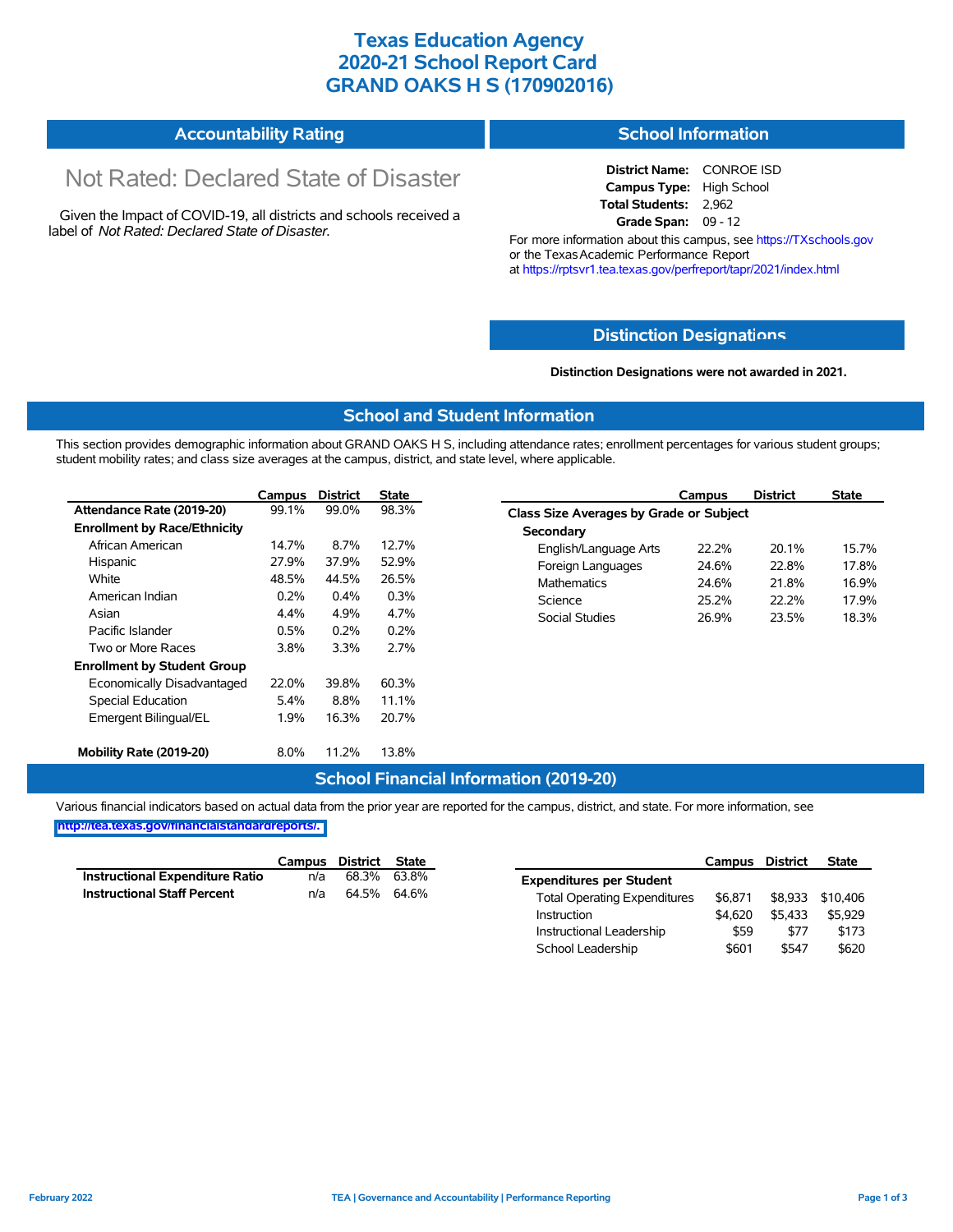# **Texas Education Agency 2020-21 School Report Card**

#### **STAAR Outcomes**

This section provides STAAR performance and outcomes. **Please note that due to the cancellation of spring 2020 STAAR administration due to the COVID-19 pandemic, 2019 results are shown.**

|                                                                                |      |              |      |     |                                         |     |     |          |       | I WO           |             |               |
|--------------------------------------------------------------------------------|------|--------------|------|-----|-----------------------------------------|-----|-----|----------|-------|----------------|-------------|---------------|
|                                                                                |      |              |      |     |                                         |     |     |          |       |                | or          |               |
|                                                                                |      |              |      |     | African                                 |     |     | American |       | <b>Pacific</b> | <b>More</b> | Econ          |
|                                                                                |      | <b>State</b> |      |     | District Campus American Hispanic White |     |     | Indian   | Asian | Islander       | Races       | <b>Disadv</b> |
| STAAR Performance Rates at Approaches Grade Level or Above (All Grades Tested) |      |              |      |     |                                         |     |     |          |       |                |             |               |
| All Subjects                                                                   | 2021 | 67%          | 81%  | 91% | 85%                                     | 91% | 93% | 86%      | 93%   | 75%            | 89%         | 82%           |
|                                                                                | 2019 | 78%          | 85%  | 89% | 79%                                     | 88% | 92% | 100%     | 95%   | 67%            | 89%         | 76%           |
| ELA/Reading                                                                    | 2021 | 68%          | 80%  | 88% | 80%                                     | 88% | 90% | $\ast$   | 92%   | 100%           | 87%         | 77%           |
|                                                                                | 2019 | 75%          | 83%  | 87% | 78%                                     | 86% | 90% | $\ast$   | 91%   | 80%            | 90%         | 74%           |
| Mathematics                                                                    | 2021 | 66%          | 82%  | 88% | 81%                                     | 85% | 92% | $\ast$   | 88%   | $\ast$         | 79%         | 78%           |
|                                                                                | 2019 | 82%          | 88%  | 85% | 73%                                     | 84% | 89% | $\ast$   | 100%  | $\ast$         | 81%         | 70%           |
| Science                                                                        | 2021 | 71%          | 85%  | 97% | 97%                                     | 97% | 97% | $\ast$   | 97%   | $\ast$         | 94%         | 92%           |
|                                                                                | 2019 | 81%          | 89%  | 94% | 86%                                     | 93% | 97% | $\ast$   | 100%  | $\ast$         | 92%         | 85%           |
| <b>Social Studies</b>                                                          | 2021 | 73%          | 83%  | 94% | 85%                                     | 95% | 97% | $\ast$   | 95%   | $\ast$         | 96%         | 88%           |
| STAAR Performance Rates at Meets Grade Level or Above (All Grades Tested)      |      |              |      |     |                                         |     |     |          |       |                |             |               |
| All Subjects                                                                   | 2021 | 41%          | 58%  | 77% | 65%                                     | 74% | 82% | 57%      | 89%   | 67%            | 77%         | 58%           |
|                                                                                | 2019 | 50%          | 62%  | 72% | 59%                                     | 67% | 77% | 86%      | 85%   | 56%            | 77%         | 53%           |
| ELA/Reading                                                                    | 2021 | 45%          | 59%  | 77% | 65%                                     | 74% | 82% | $\ast$   | 90%   | 80%            | 76%         | 55%           |
|                                                                                | 2019 | 48%          | 59%  | 75% | 59%                                     | 71% | 80% | $\ast$   | 84%   | 60%            | 78%         | 57%           |
| <b>Mathematics</b>                                                             | 2021 | 37%          | 58%  | 62% | 46%                                     | 59% | 67% | $\ast$   | 83%   | $\ast$         | 61%         | 42%           |
|                                                                                | 2019 | 52%          | 65%  | 59% | 51%                                     | 54% | 61% | $\ast$   | 86%   | $\ast$         | 75%         | 39%           |
| Science                                                                        | 2021 | 44%          | 64%  | 85% | 77%                                     | 80% | 89% | $\ast$   | 92%   | $\ast$         | 83%         | 66%           |
|                                                                                | 2019 | 54%          | 69%  | 77% | 64%                                     | 73% | 82% | $\ast$   | 87%   | $\ast$         | 75%         | 57%           |
| <b>Social Studies</b>                                                          | 2021 | 49%          | 63%  | 82% | 65%                                     | 79% | 87% | $\ast$   | 91%   | $\ast$         | 88%         | 68%           |
| STAAR Performance Rates at Masters Grade Level (All Grades Tested)             |      |              |      |     |                                         |     |     |          |       |                |             |               |
| All Subjects                                                                   | 2021 | 18%          | 32%  | 37% | 27%                                     | 32% | 41% | 29%      | 54%   | 8%             | 41%         | 22%           |
|                                                                                | 2019 | 24%          | 35%  | 26% | 14%                                     | 20% | 30% | 57%      | 40%   | 22%            | 27%         | 11%           |
| ELA/Reading                                                                    | 2021 | 18%          | 30%  | 27% | 18%                                     | 23% | 30% | $\ast$   | 48%   | 20%            | 26%         | 11%           |
|                                                                                | 2019 | 21%          | 30%  | 18% | 7%                                      | 12% | 22% | $\ast$   | 30%   | 20%            | 20%         | 7%            |
| Mathematics                                                                    | 2021 | 18%          | 34%  | 25% | 24%                                     | 27% | 22% | $\ast$   | 38%   | $\ast$         | 32%         | 19%           |
|                                                                                | 2019 | 26%          | 39%  | 32% | 23%                                     | 29% | 36% | $\ast$   | 50%   | $\ast$         | 38%         | 15%           |
| Science                                                                        | 2021 | 20%          | 36%  | 48% | 36%                                     | 40% | 55% | $\ast$   | 70%   | $\ast$         | 47%         | 28%           |
|                                                                                | 2019 | 25%          | 39%  | 35% | 20%                                     | 28% | 41% | $\ast$   | 53%   | $\ast$         | 33%         | 16%           |
| <b>Social Studies</b>                                                          | 2021 | 29%          | 44%  | 59% | 41%                                     | 49% | 69% | $\ast$   | 68%   | $\ast$         | 72%         | 44%           |
| <b>STAAR Assessment Participation (All Grades Tested)</b>                      |      |              |      |     |                                         |     |     |          |       |                |             |               |
| <b>All Subjects</b>                                                            | 2021 | 88%          | 92%  | 93% | 93%                                     | 91% | 94% | 100%     | 96%   | 100%           | 90%         | 90%           |
|                                                                                | 2019 | 99%          | 99%  | 99% | 100%                                    | 98% | 99% | 100%     | 100%  | 100%           | 99%         | 98%           |
| ELA/Reading                                                                    | 2021 | 89%          | 93%  | 94% | 92%                                     | 91% | 95% | $\ast$   | 100%  | 100%           | 89%         | 90%           |
|                                                                                | 2019 | 99%          | 99%  | 99% | 100%                                    | 99% | 99% | *        | 100%  | 100%           | 98%         | 99%           |
| Mathematics                                                                    | 2021 | 88%          | 93%  | 89% | 90%                                     | 88% | 90% | $\ast$   | 89%   | $\ast$         | 88%         | 86%           |
|                                                                                | 2019 | 100%         | 100% | 99% | 100%                                    | 97% | 99% | $\ast$   | 100%  | $\ast$         | 100%        | 97%           |
|                                                                                |      |              |      |     |                                         |     |     |          |       |                |             |               |

- Indicates there are no students in the group.<br>\* Indicates results are masked due to small numbers to protect student confidentiality.<br>n/a Indicates data reporting is not applicable for this group.

**Two**